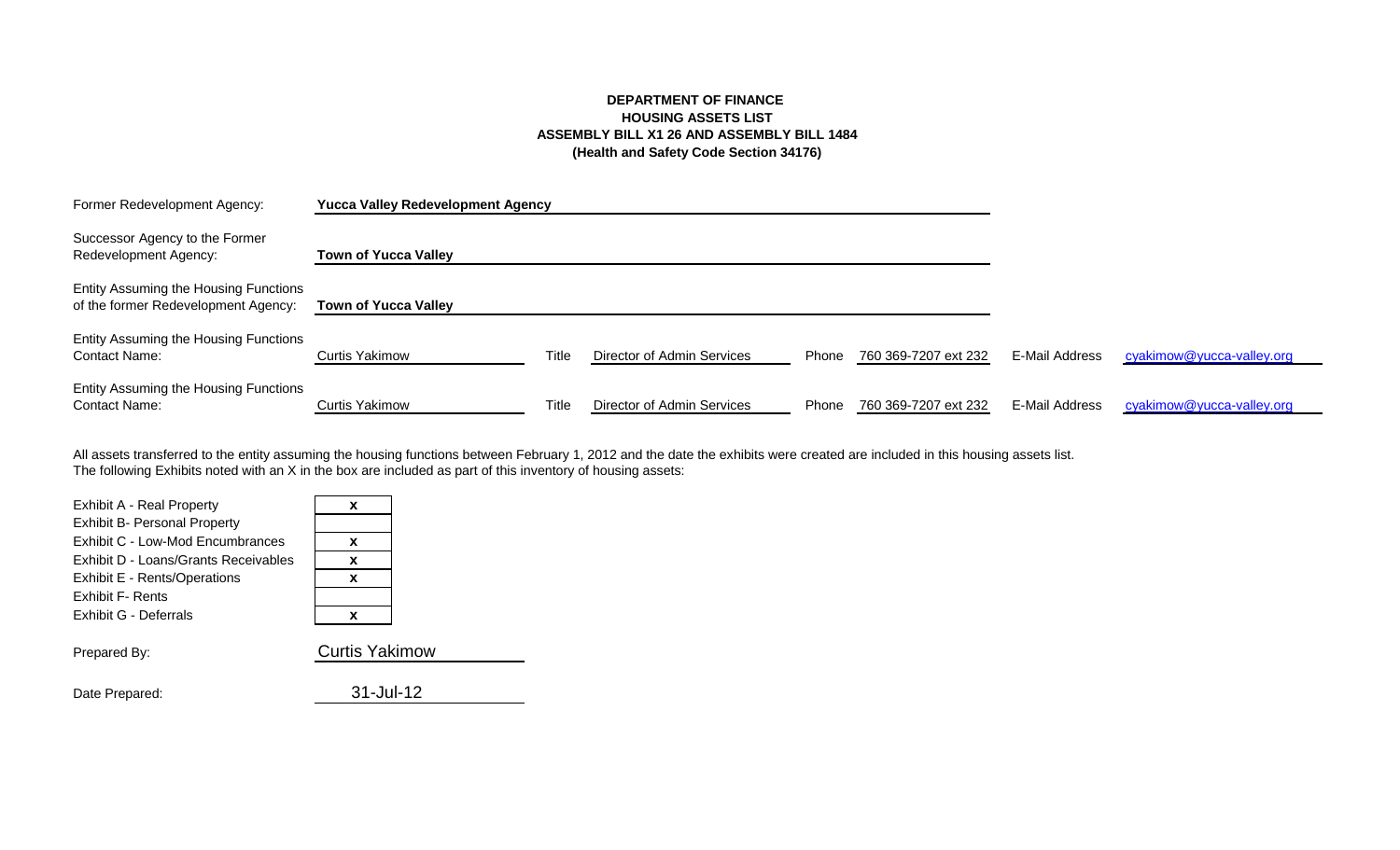#### Exhibit A - Real Property

#### **Town of Yucca Valley Inventory of Assets Received Pursuant to Health and Safety Code section 34176 (a) (2)**

| Item#          | Type of Asset a/      | <b>Legal Title and Description</b>                   | <b>Carrying Value</b><br>of Asset | <b>Total square</b><br>footage | Square footage reserved<br>for low-mod housing | Is the property<br>encumbered by<br>a low-mod<br>housing<br>covenant? | Source of low-<br>mod housing<br>covenant b/ | Date of<br>transfer to<br><b>Housing</b><br><b>Successor</b><br>Agency | Construction<br>or acquisition<br>cost funded<br>with Low-Mod<br><b>Housing Fund</b><br>monies | <b>Construction</b><br>or acquisition<br>costs funded<br>with other RDA<br>funds | <b>Construction</b><br>or acquisition<br>costs funded<br>with non-RDA<br>funds | Date of<br>construction<br>or<br>acquisition<br>by the<br>former RDA | Interest in<br>real property<br>(option to<br>purchase,<br>easement.<br>etc.) |
|----------------|-----------------------|------------------------------------------------------|-----------------------------------|--------------------------------|------------------------------------------------|-----------------------------------------------------------------------|----------------------------------------------|------------------------------------------------------------------------|------------------------------------------------------------------------------------------------|----------------------------------------------------------------------------------|--------------------------------------------------------------------------------|----------------------------------------------------------------------|-------------------------------------------------------------------------------|
|                | <b>Housing Duplex</b> | 6414 Hermosa, Yucca Valley, 92284 APN #601-161-12    | \$5,000                           | 7800 sq ft                     | 7800 sq ft                                     | yes                                                                   | Purchase Agmt                                | 2/1/2012                                                               | yes-all                                                                                        | no                                                                               | no                                                                             | Aug-94                                                               | n/a                                                                           |
| $\overline{2}$ | <b>Housing Duplex</b> | 6403 Goleta, Yucca Valley, 92284 APN#601-161-28      | \$5,000                           | 7800 sq ft                     | 7800 sq ft                                     | yes                                                                   | Purchase Agmt                                | 2/1/2012                                                               | yes-all                                                                                        | no                                                                               | no                                                                             | Aug-94                                                               | n/a                                                                           |
| $\mathbf{3}$   | <b>Housing Duplex</b> | 6413 Goleta, Yucca Valley, 92284 APN#601-161-27      | \$5,000                           | 7800 sq ft                     | 7800 sq ft                                     | yes                                                                   | Purchase Agmt                                | 2/1/2012                                                               | yes-all                                                                                        | no                                                                               | no                                                                             | Aug-94                                                               | n/a                                                                           |
|                | <b>Housing Duplex</b> | 6405 Avalon, Yucca Valley, 92284 APN#601-193-21      | \$5,000                           | 7021.5 sq ft                   | 7021.5 sq ft                                   | yes                                                                   | Purchase Agmt                                | 2/1/2012                                                               | yes-all                                                                                        | no                                                                               | no                                                                             | Aug-94                                                               | n/a                                                                           |
| 5              | <b>Housing Duplex</b> | 6411 Avalon, Yucca Valley, 92284 APN#601-193-20      | \$5,000                           | 7059 sq ft                     | 7059 sq ft                                     | yes                                                                   | Purchase Agmt                                | 2/1/2012                                                               | yes-all                                                                                        | no                                                                               | no                                                                             | Aug-94                                                               | n/a                                                                           |
| 6              | Vacant land           | Corner of Dumosa/Hwy 62 APN#595-371-11 & #595-361-21 | \$940,000                         | $3$ Ac $+/-$                   | $3$ Ac $+/-$                                   | yes-pending                                                           | Purchase Agmt                                | 2/1/2012                                                               | $N/A^*$                                                                                        | yes - all                                                                        | $N/A**$                                                                        | Mar-11                                                               | n/a                                                                           |
|                |                       |                                                      |                                   |                                |                                                | July 2012 TCAC                                                        |                                              |                                                                        |                                                                                                |                                                                                  |                                                                                |                                                                      |                                                                               |
| 8              |                       |                                                      |                                   |                                |                                                | Award of Funds                                                        |                                              |                                                                        |                                                                                                |                                                                                  |                                                                                |                                                                      |                                                                               |
| 9              |                       |                                                      |                                   |                                |                                                |                                                                       |                                              |                                                                        |                                                                                                |                                                                                  |                                                                                |                                                                      |                                                                               |
| 10             |                       |                                                      |                                   |                                |                                                |                                                                       |                                              |                                                                        |                                                                                                |                                                                                  |                                                                                |                                                                      |                                                                               |
| 11             |                       |                                                      |                                   |                                |                                                |                                                                       |                                              |                                                                        |                                                                                                |                                                                                  |                                                                                |                                                                      |                                                                               |
| 12             |                       |                                                      |                                   |                                |                                                |                                                                       |                                              |                                                                        |                                                                                                |                                                                                  |                                                                                |                                                                      |                                                                               |
| 13             |                       |                                                      |                                   |                                |                                                |                                                                       |                                              |                                                                        |                                                                                                |                                                                                  |                                                                                |                                                                      |                                                                               |
| 14             |                       |                                                      |                                   |                                |                                                |                                                                       |                                              |                                                                        |                                                                                                |                                                                                  |                                                                                |                                                                      |                                                                               |
| 15             |                       |                                                      |                                   |                                |                                                |                                                                       |                                              |                                                                        |                                                                                                |                                                                                  |                                                                                |                                                                      |                                                                               |
| 16             |                       |                                                      |                                   |                                |                                                |                                                                       |                                              |                                                                        |                                                                                                |                                                                                  |                                                                                |                                                                      |                                                                               |
| 17<br>18       |                       |                                                      |                                   |                                |                                                |                                                                       |                                              |                                                                        |                                                                                                |                                                                                  |                                                                                |                                                                      |                                                                               |
| 19             |                       |                                                      |                                   |                                |                                                |                                                                       |                                              |                                                                        |                                                                                                |                                                                                  |                                                                                |                                                                      |                                                                               |
| 20             |                       |                                                      |                                   |                                |                                                |                                                                       |                                              |                                                                        |                                                                                                |                                                                                  |                                                                                |                                                                      |                                                                               |

\* Vacant land part of a proposed Senior Housing project scheduled for construction in early 2013. Encumbered Low/mod funds through Exclusive Negotiating Agreement (ENA) and consummated in Financing, Disposition & Development Agreement. Funds used to complete Project Entitlement through Specific Plan, Environmental Review, Conditional Use Permit, and Design Review processes.

\*\* Vacant land part of a proposed Senior Housing project scheduled for construction in early 2013. Construction funding to include: HOME, Federal Tax Credits (July 2012 application / Fall 2012 award), local development impact fees, Local Transportation Funds (LTF), SERAF repayment, Flood Control Impact Fees.

a/ Asset types may include low-mod housing, mixed-income housing, low-mod housing with commercial space, mixed-income housing with commercial space.

b/ May include California Redevelopment Law, tax credits, state bond indentures, and federal funds requirements.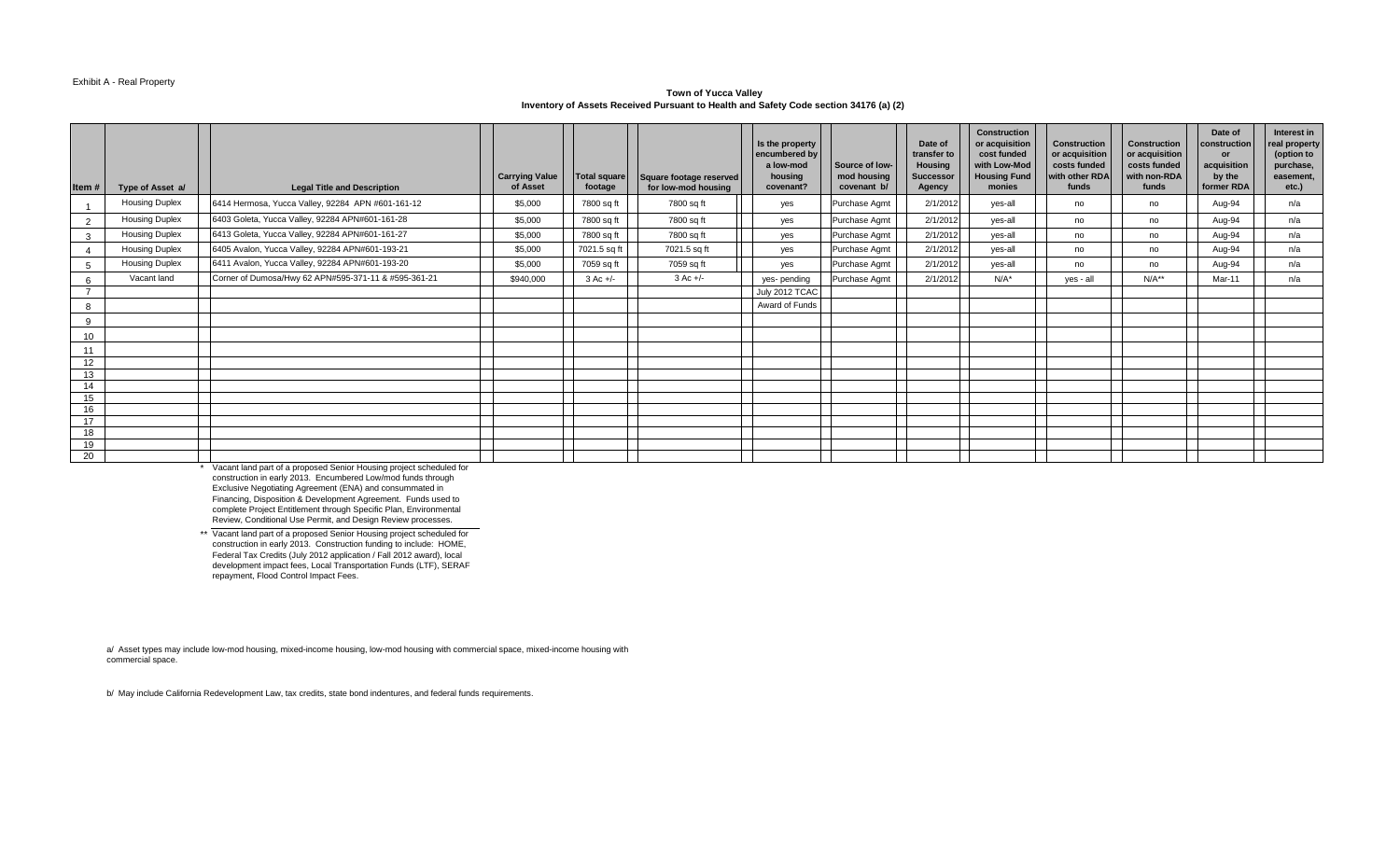## Exhibit B - Personal Property

**Town of Yucca Valley Inventory of Assets Received Pursuant to Health and Safety Code section 34176 (a) (2)** 

| Item#            | Type of Asset a/ | <b>Description</b> | <b>Carrying Value</b><br>of Asset | Date of<br>transfer to<br><b>Housing</b><br><b>Successor</b><br><b>Agency</b> | <b>Acquisition</b><br>cost funded<br>with Low-Mod<br><b>Housing Fund</b><br>monies | <b>Acquisition</b><br>costs funded<br>with other RDA<br>funds | <b>Acquisition</b><br>costs funded<br>with non-<br><b>RDA funds</b> | Date of<br>acquisition by<br>the former RDA |
|------------------|------------------|--------------------|-----------------------------------|-------------------------------------------------------------------------------|------------------------------------------------------------------------------------|---------------------------------------------------------------|---------------------------------------------------------------------|---------------------------------------------|
| $\overline{A}$   | n/a              |                    |                                   |                                                                               |                                                                                    |                                                               |                                                                     |                                             |
| $\boldsymbol{2}$ |                  |                    |                                   |                                                                               |                                                                                    |                                                               |                                                                     |                                             |
| $\mathfrak{B}$   |                  |                    |                                   |                                                                               |                                                                                    |                                                               |                                                                     |                                             |
| 4                |                  |                    |                                   |                                                                               |                                                                                    |                                                               |                                                                     |                                             |
| 5                |                  |                    |                                   |                                                                               |                                                                                    |                                                               |                                                                     |                                             |
| 6                |                  |                    |                                   |                                                                               |                                                                                    |                                                               |                                                                     |                                             |
| $\overline{7}$   |                  |                    |                                   |                                                                               |                                                                                    |                                                               |                                                                     |                                             |
| 8                |                  |                    |                                   |                                                                               |                                                                                    |                                                               |                                                                     |                                             |
| $\boldsymbol{9}$ |                  |                    |                                   |                                                                               |                                                                                    |                                                               |                                                                     |                                             |
| 10               |                  |                    |                                   |                                                                               |                                                                                    |                                                               |                                                                     |                                             |
| 11               |                  |                    |                                   |                                                                               |                                                                                    |                                                               |                                                                     |                                             |
| 12               |                  |                    |                                   |                                                                               |                                                                                    |                                                               |                                                                     |                                             |
| 13               |                  |                    |                                   |                                                                               |                                                                                    |                                                               |                                                                     |                                             |
| 14               |                  |                    |                                   |                                                                               |                                                                                    |                                                               |                                                                     |                                             |
| 15               |                  |                    |                                   |                                                                               |                                                                                    |                                                               |                                                                     |                                             |
| 16               |                  |                    |                                   |                                                                               |                                                                                    |                                                               |                                                                     |                                             |
| 17               |                  |                    |                                   |                                                                               |                                                                                    |                                                               |                                                                     |                                             |
| 18               |                  |                    |                                   |                                                                               |                                                                                    |                                                               |                                                                     |                                             |
| 19               |                  |                    |                                   |                                                                               |                                                                                    |                                                               |                                                                     |                                             |
| 20               |                  |                    |                                   |                                                                               |                                                                                    |                                                               |                                                                     |                                             |

a/ Asset types any personal property provided in residences, including furniture and appliances, all housing-related files and loan documents, office supplies, software licenses, and mapping programs, that were acquired for low and moderate income housing purposes, either by purchase or through a loan, in whole or in part, with any source of funds.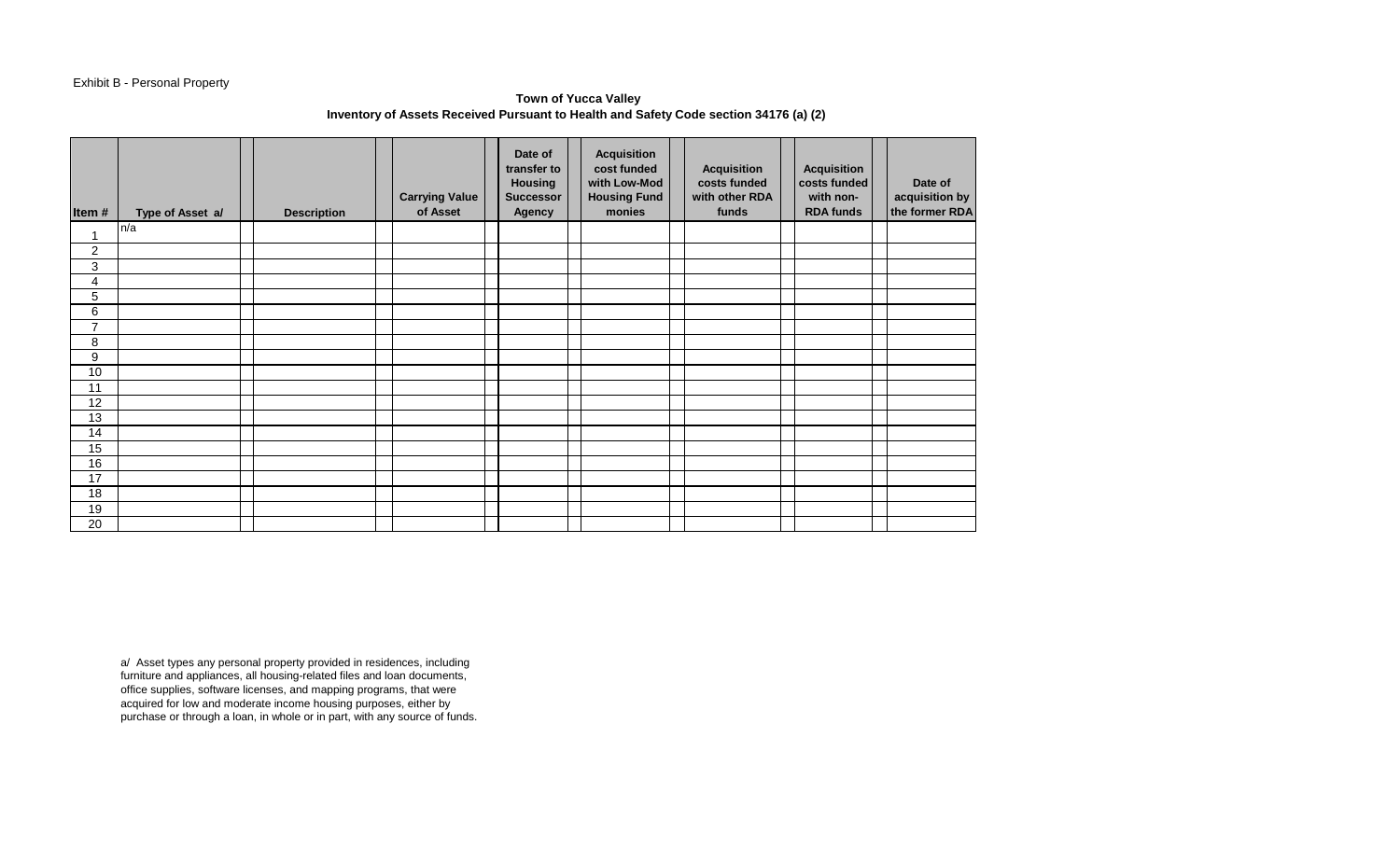#### Exhibit C - Low-Mod Encumbrances

#### **Town of Yucca Valley Inventory of Assets Received Pursuant to Health and Safety Code section 34176 (a) (2)**

| Item#          | Type of housing built or<br>acquired with enforceably<br>obligated funds a/ | Date contract for<br>Enforceable<br><b>Obligation was</b><br>executed | Contractual<br>counterparty | <b>Total amount</b><br>currently<br>owed for the<br>Enforceable<br>Obligation | Is the property<br>encumbered by a low-mod<br>housing covenant? | Source of low-<br>mod housing<br>covenant b/ | <b>Current owner of</b><br>the property | <b>Construction or</b><br>acquisition cost<br>funded with<br>Low-Mod<br><b>Housing Fund</b><br>monies | <b>Construction or</b><br>acquisition costs<br>funded with<br>other RDA funds | <b>Construction</b><br>or acquisition<br>costs funded<br>with non-RDA<br>funds | Date of<br>construction or<br>acquisition of<br>the property |
|----------------|-----------------------------------------------------------------------------|-----------------------------------------------------------------------|-----------------------------|-------------------------------------------------------------------------------|-----------------------------------------------------------------|----------------------------------------------|-----------------------------------------|-------------------------------------------------------------------------------------------------------|-------------------------------------------------------------------------------|--------------------------------------------------------------------------------|--------------------------------------------------------------|
|                | Low/Mod Sr. Housing                                                         | Original ENA - 12/2010                                                | <b>National CORE</b>        | 500000*                                                                       | Yes - Upon TCAC Award                                           | <b>DDA</b>                                   | RDA/Town as SHA                         | 1.136m Committed                                                                                      | n/a                                                                           | Yes**                                                                          | Antcipated 2013                                              |
| $\overline{2}$ |                                                                             | Hud 202 App - May<br>2011                                             |                             |                                                                               |                                                                 |                                              |                                         |                                                                                                       |                                                                               |                                                                                |                                                              |
| 3              |                                                                             | TCAC March 2012                                                       |                             |                                                                               |                                                                 |                                              |                                         |                                                                                                       |                                                                               |                                                                                |                                                              |
|                |                                                                             | TCAC July 2012                                                        |                             |                                                                               |                                                                 |                                              |                                         |                                                                                                       |                                                                               |                                                                                |                                                              |
| 5              |                                                                             |                                                                       |                             |                                                                               |                                                                 |                                              |                                         |                                                                                                       |                                                                               |                                                                                |                                                              |
| 6              | Unspent Low/Mod Bond Funds                                                  | Bond issuance - 1995 &<br>2004                                        | n/a                         | 1,077,000                                                                     | Yes - Upon expenditure of<br>funds                              | n/a                                          | RDA/Town as SHA                         | n/a                                                                                                   | n/a                                                                           | n/a                                                                            | n/a                                                          |
| $\overline{ }$ |                                                                             |                                                                       |                             |                                                                               |                                                                 |                                              |                                         |                                                                                                       |                                                                               |                                                                                |                                                              |
| 8              |                                                                             |                                                                       |                             |                                                                               |                                                                 |                                              |                                         |                                                                                                       |                                                                               |                                                                                |                                                              |
| 9<br>10        |                                                                             |                                                                       |                             |                                                                               |                                                                 |                                              |                                         |                                                                                                       |                                                                               |                                                                                |                                                              |
| 11             |                                                                             |                                                                       |                             |                                                                               |                                                                 |                                              |                                         |                                                                                                       |                                                                               |                                                                                |                                                              |
| 12             |                                                                             |                                                                       |                             |                                                                               |                                                                 |                                              |                                         |                                                                                                       |                                                                               |                                                                                |                                                              |
| 13             |                                                                             |                                                                       |                             |                                                                               |                                                                 |                                              |                                         |                                                                                                       |                                                                               |                                                                                |                                                              |
| 14             |                                                                             |                                                                       |                             |                                                                               |                                                                 |                                              |                                         |                                                                                                       |                                                                               |                                                                                |                                                              |
| 15             |                                                                             |                                                                       |                             |                                                                               |                                                                 |                                              |                                         |                                                                                                       |                                                                               |                                                                                |                                                              |
| 16             |                                                                             |                                                                       |                             |                                                                               |                                                                 |                                              |                                         |                                                                                                       |                                                                               |                                                                                |                                                              |
| 17             |                                                                             |                                                                       |                             |                                                                               |                                                                 |                                              |                                         |                                                                                                       |                                                                               |                                                                                |                                                              |
| 18<br>19       |                                                                             |                                                                       |                             |                                                                               |                                                                 |                                              |                                         |                                                                                                       |                                                                               |                                                                                |                                                              |
| 20             |                                                                             |                                                                       |                             |                                                                               |                                                                 |                                              |                                         |                                                                                                       |                                                                               |                                                                                |                                                              |

\* Proposed Senior Housing project scheduled for construction in early 2013. Encumbered Low/mod funds through Exclusive Negotiating Agreement (ENA) and consummated in Financing, Disposition & Development Agreement. Funds used to complete Project Entitlement through Specific Plan, Environmental Review, Conditional Use Permit, and Design Review processes.

\*\* Senior Housing project scheduled for construction in early 2013. Construction funding to include: HOME, Federal Tax Credits (July 2012 application / Fall 2012 award), local development impact fees, Local Transportation Funds (LTF), SERAF repayment, Flood Control Impact Fees.

a/ May include low-mod housing, mixed-income housing, low-mod housing with commercial space, mixed-income housing with commercial space.

b/ May include California Redevelopment Law, tax credits, state bond indentures, and federal funds requirements.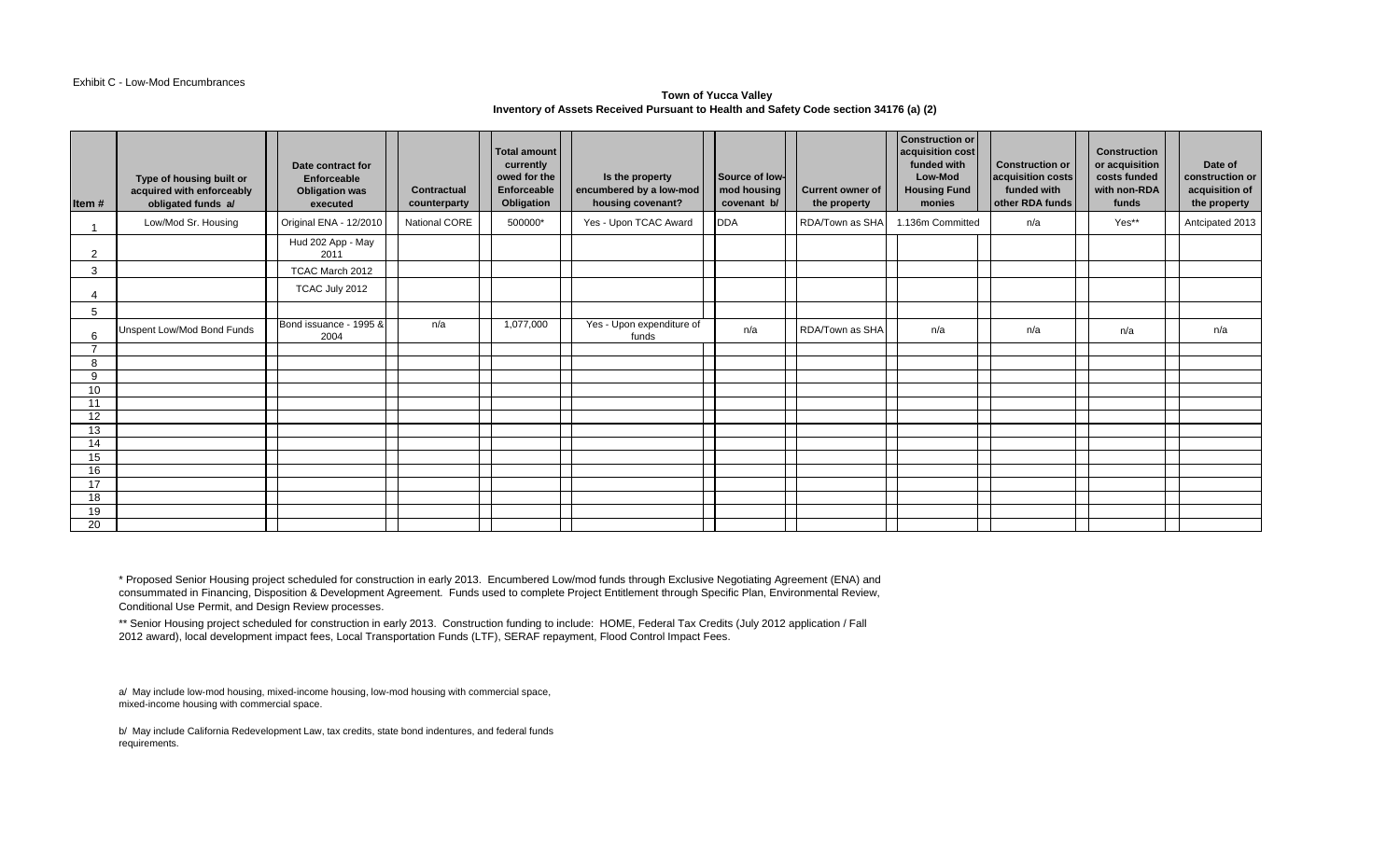### Exhibit D - Loans/Grants Receivables

## **Town of Yucca Valley Inventory of Assets Received Pursuant to Health and Safety Code section 34176 (a) (2)**

| Item#                 | Was the Low-Mod<br><b>Housing Fund</b><br>amount issued for a<br>loan or a grant? | Amount of the loan<br>or grant | Date the loan or<br>grant was issued | Person or entity to<br>whom the loan or<br>grant was issued | <b>Purpose for</b><br>which the funds<br>were loaned or<br>granted | <b>Are there</b><br>contractual<br>requirements<br>specifying the<br>purposes for which<br>the funds may be<br>used? | Repayment date, if<br>the funds are for a<br>loan | Interest rate<br>of loan | <b>Current</b><br>outstanding<br>Ioan balance |
|-----------------------|-----------------------------------------------------------------------------------|--------------------------------|--------------------------------------|-------------------------------------------------------------|--------------------------------------------------------------------|----------------------------------------------------------------------------------------------------------------------|---------------------------------------------------|--------------------------|-----------------------------------------------|
|                       |                                                                                   |                                |                                      |                                                             |                                                                    |                                                                                                                      |                                                   |                          |                                               |
| $\overline{c}$        | Loan                                                                              | \$<br>15,000.00                | 10/23/2008                           | Unity Home                                                  | Reconstruction of units                                            | Yes                                                                                                                  | 10/23/2018                                        | 2.70%                    | 10,912.00                                     |
| 3                     |                                                                                   |                                |                                      |                                                             |                                                                    |                                                                                                                      |                                                   |                          |                                               |
| 4                     |                                                                                   |                                |                                      |                                                             |                                                                    |                                                                                                                      |                                                   |                          |                                               |
| 5                     |                                                                                   |                                |                                      |                                                             |                                                                    |                                                                                                                      |                                                   |                          |                                               |
| 6                     |                                                                                   |                                |                                      |                                                             |                                                                    |                                                                                                                      |                                                   |                          |                                               |
| $\overline{7}$        |                                                                                   |                                |                                      |                                                             |                                                                    |                                                                                                                      |                                                   |                          |                                               |
| 8                     |                                                                                   |                                |                                      |                                                             |                                                                    |                                                                                                                      |                                                   |                          |                                               |
| 9                     |                                                                                   |                                |                                      |                                                             |                                                                    |                                                                                                                      |                                                   |                          |                                               |
| 10                    |                                                                                   |                                |                                      |                                                             |                                                                    |                                                                                                                      |                                                   |                          |                                               |
| 11                    |                                                                                   |                                |                                      |                                                             |                                                                    |                                                                                                                      |                                                   |                          |                                               |
| 12                    |                                                                                   |                                |                                      |                                                             |                                                                    |                                                                                                                      |                                                   |                          |                                               |
| 13                    |                                                                                   |                                |                                      |                                                             |                                                                    |                                                                                                                      |                                                   |                          |                                               |
| 14                    |                                                                                   |                                |                                      |                                                             |                                                                    |                                                                                                                      |                                                   |                          |                                               |
| 15                    |                                                                                   |                                |                                      |                                                             |                                                                    |                                                                                                                      |                                                   |                          |                                               |
| 16<br>$\overline{17}$ |                                                                                   |                                |                                      |                                                             |                                                                    |                                                                                                                      |                                                   |                          |                                               |
| 18                    |                                                                                   |                                |                                      |                                                             |                                                                    |                                                                                                                      |                                                   |                          |                                               |
| 19                    |                                                                                   |                                |                                      |                                                             |                                                                    |                                                                                                                      |                                                   |                          |                                               |
| 20                    |                                                                                   |                                |                                      |                                                             |                                                                    |                                                                                                                      |                                                   |                          |                                               |
|                       |                                                                                   |                                |                                      |                                                             |                                                                    |                                                                                                                      |                                                   |                          |                                               |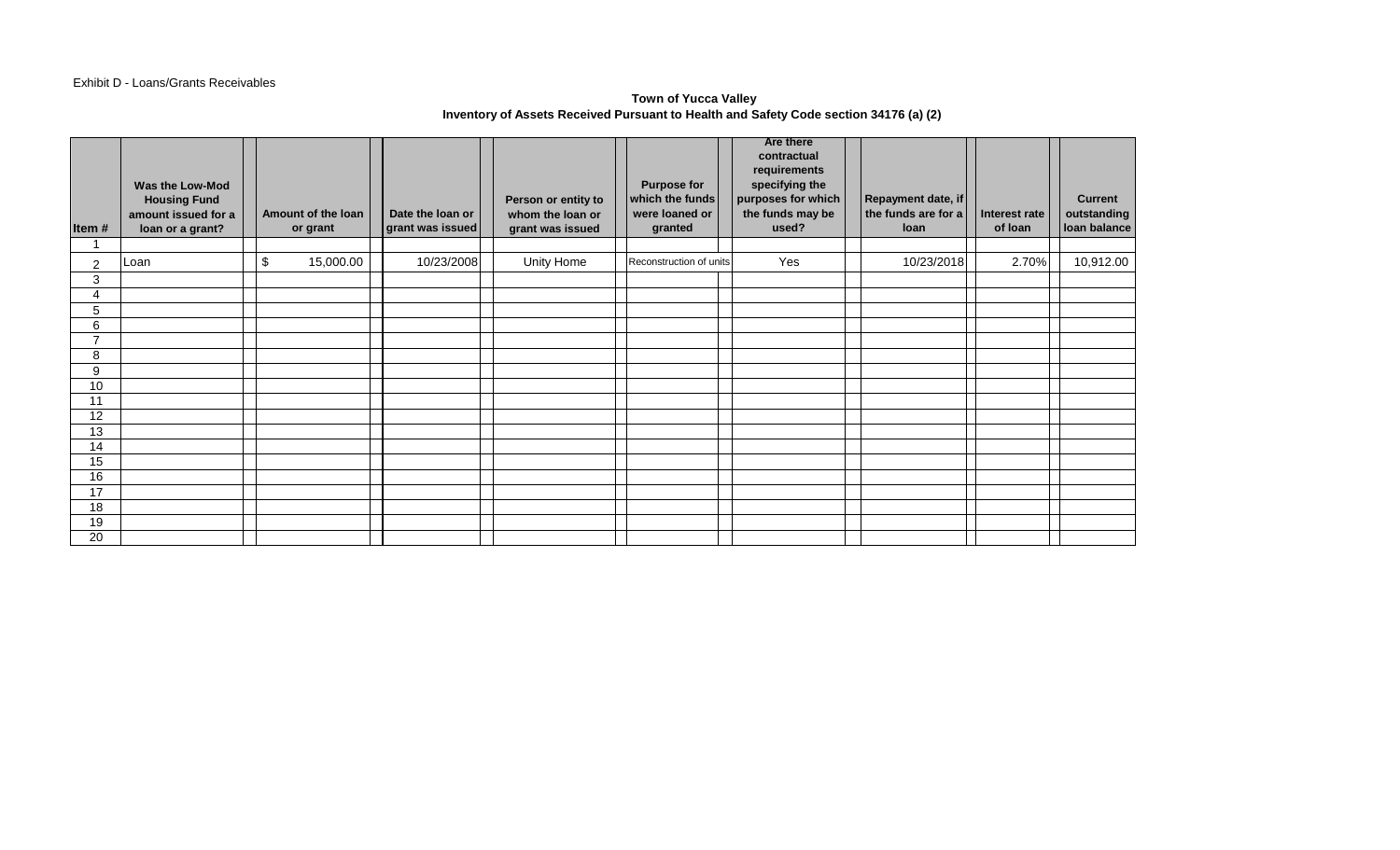#### Exhibit E - Rents/Operations

## **Town of Yucca Valley Inventory of Assets Received Pursuant to Health and Safety Code section 34176 (a) (2)**

| Item $#$ | Type of payment a/     | Type of property<br>with which they<br>payments are<br>associated b/ | <b>Property owner</b> | <b>Entity that collects</b><br>the payments | Entity to which the<br>collected<br>payments are<br>ultimately remitted | <b>Purpose for</b><br>which the<br>payments are<br>used | Is the property<br>encumbered<br>by a low-mod<br>housing<br>covenant? | Source of low-<br>mod housing<br>covenant c/ | Item # from<br><b>Exhibit A the</b><br>rent/operation<br>is associated<br>with (if<br>applicable) |
|----------|------------------------|----------------------------------------------------------------------|-----------------------|---------------------------------------------|-------------------------------------------------------------------------|---------------------------------------------------------|-----------------------------------------------------------------------|----------------------------------------------|---------------------------------------------------------------------------------------------------|
|          | Nominal Lease          | Low-mod housing                                                      | RDA/Town as SHA       | RDA/Town as SHA                             | RDA/Town as SHA                                                         | n/a                                                     | Yes                                                                   | Purchase Agmt                                |                                                                                                   |
| 2        | <b>Nominal Lease</b>   | Low-mod housing                                                      | RDA/Town as SHA       | RDA/Town as SHA                             | RDA/Town as SHA                                                         | n/a                                                     | Yes                                                                   | Purchase Agmt                                |                                                                                                   |
| 3        | Nominal Lease          | Low-mod housing                                                      | RDA/Town as SHA       | RDA/Town as SHA                             | RDA/Town as SHA                                                         | n/a                                                     | Yes                                                                   | Purchase Agmt                                |                                                                                                   |
|          | Nominal Lease          | Low-mod housing                                                      | RDA/Town as SHA       | RDA/Town as SHA                             | RDA/Town as SHA                                                         | n/a                                                     | Yes                                                                   | Purchase Agmt                                |                                                                                                   |
| 5        | Nominal Lease          | Low-mod housing                                                      | RDA/Town as SHA       | RDA/Town as SHA                             | RDA/Town as SHA                                                         | n/a                                                     | Yes                                                                   | Purchase Agmt                                | 5                                                                                                 |
| 6        | residual receipts loan | Low-mod housing                                                      | RDA/Town as SHA       | RDA/Town as SHA                             | RDA/Town as SHA                                                         | repayment of                                            | pending                                                               | <b>DDA</b>                                   |                                                                                                   |
|          |                        |                                                                      |                       |                                             |                                                                         | loan                                                    | <b>TCAC Award</b>                                                     |                                              |                                                                                                   |
| 8        |                        |                                                                      |                       |                                             |                                                                         |                                                         |                                                                       |                                              |                                                                                                   |
| 9        |                        |                                                                      |                       |                                             |                                                                         |                                                         |                                                                       |                                              |                                                                                                   |
| 10       |                        |                                                                      |                       |                                             |                                                                         |                                                         |                                                                       |                                              |                                                                                                   |
| 11       |                        |                                                                      |                       |                                             |                                                                         |                                                         |                                                                       |                                              |                                                                                                   |
| 12       |                        |                                                                      |                       |                                             |                                                                         |                                                         |                                                                       |                                              |                                                                                                   |
| 13       |                        |                                                                      |                       |                                             |                                                                         |                                                         |                                                                       |                                              |                                                                                                   |
| 14       |                        |                                                                      |                       |                                             |                                                                         |                                                         |                                                                       |                                              |                                                                                                   |
| 15       |                        |                                                                      |                       |                                             |                                                                         |                                                         |                                                                       |                                              |                                                                                                   |
| 16       |                        |                                                                      |                       |                                             |                                                                         |                                                         |                                                                       |                                              |                                                                                                   |
| 17       |                        |                                                                      |                       |                                             |                                                                         |                                                         |                                                                       |                                              |                                                                                                   |
| 18       |                        |                                                                      |                       |                                             |                                                                         |                                                         |                                                                       |                                              |                                                                                                   |
| 19       |                        |                                                                      |                       |                                             |                                                                         |                                                         |                                                                       |                                              |                                                                                                   |
| 20       |                        |                                                                      |                       |                                             |                                                                         |                                                         |                                                                       |                                              |                                                                                                   |

a/ May include revenues from rents, operation of properties, residual receipt payments from developers, conditional grant repayments, costs savings and proceeds from refinancing, and principal and interest payments from homebuyers subject to enforceable income limits.

b/ May include low-mod housing, mixed-income housing, low-mod housing with commercial space, mixed-income housing with commercial space.

c/ May include California Redevelopment Law, tax credits, state bond indentures, and federal funds requirements.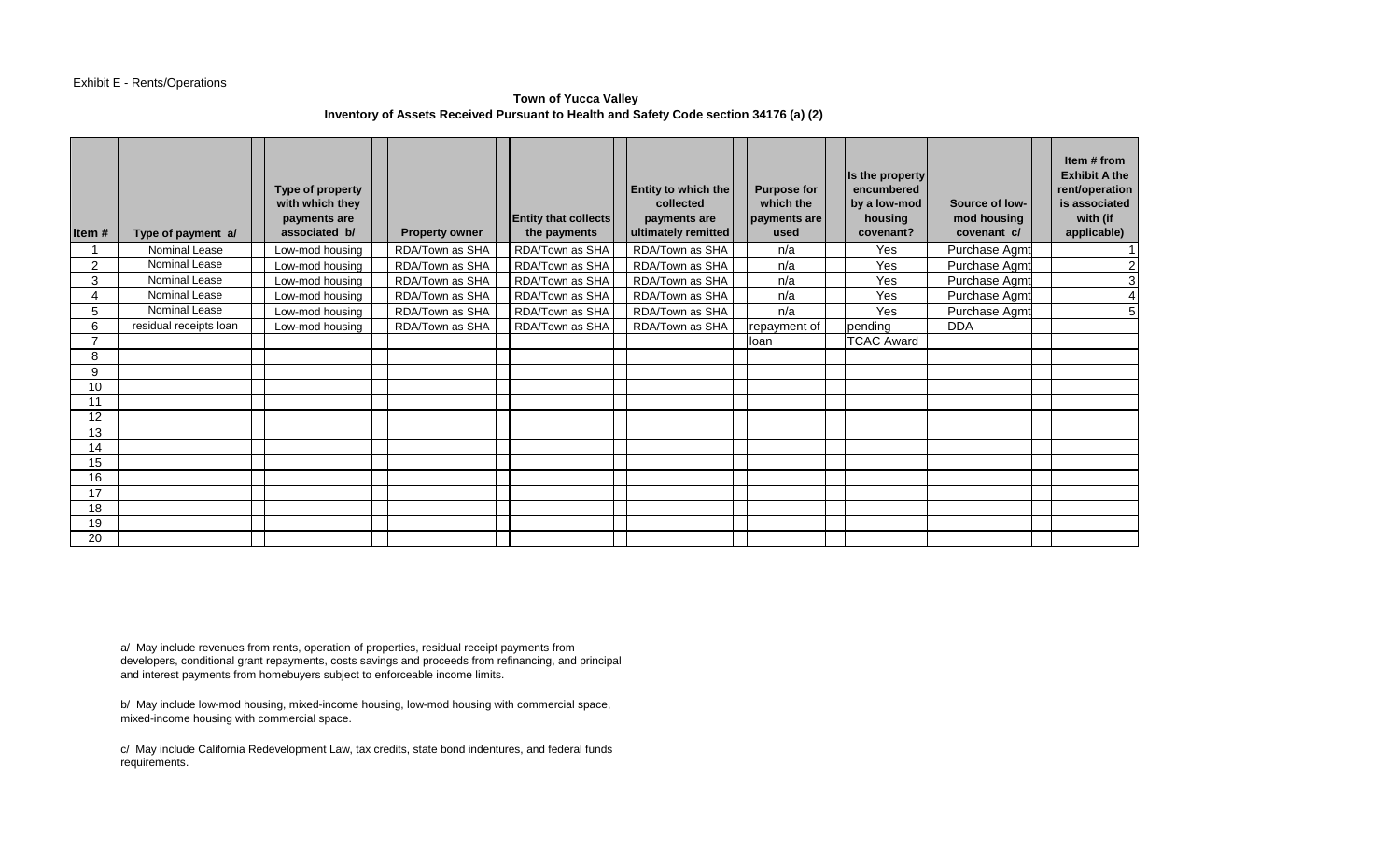#### Exhibit F - Rents

# **Town of Yucca Valley Inventory of Assets Received Pursuant to Health and Safety Code section 34176 (a) (2)**

| Item#          | Type of payment a/ | Type of property<br>with which the<br>payments are<br>associated b/ | Property<br>owner | <b>Entity that</b><br>collects the<br>payments | <b>Entity to which</b><br>the collected<br>payments are<br>ultimately<br>remitted | <b>Purpose for</b><br>which the<br>payments are<br>used | Is the property<br>encumbered<br>by a low-mod<br>housing<br>covenant? | Source of low-<br>mod housing<br>covenant c/ | Item # from<br><b>Exhibit A the rent</b><br>is associated<br>with (if<br>applicable) |
|----------------|--------------------|---------------------------------------------------------------------|-------------------|------------------------------------------------|-----------------------------------------------------------------------------------|---------------------------------------------------------|-----------------------------------------------------------------------|----------------------------------------------|--------------------------------------------------------------------------------------|
|                | n/a                |                                                                     |                   |                                                |                                                                                   |                                                         |                                                                       |                                              |                                                                                      |
| $\overline{2}$ |                    |                                                                     |                   |                                                |                                                                                   |                                                         |                                                                       |                                              |                                                                                      |
| 3              |                    |                                                                     |                   |                                                |                                                                                   |                                                         |                                                                       |                                              |                                                                                      |
| 4              |                    |                                                                     |                   |                                                |                                                                                   |                                                         |                                                                       |                                              |                                                                                      |
| 5              |                    |                                                                     |                   |                                                |                                                                                   |                                                         |                                                                       |                                              |                                                                                      |
| 6              |                    |                                                                     |                   |                                                |                                                                                   |                                                         |                                                                       |                                              |                                                                                      |
| $\overline{7}$ |                    |                                                                     |                   |                                                |                                                                                   |                                                         |                                                                       |                                              |                                                                                      |
| 8              |                    |                                                                     |                   |                                                |                                                                                   |                                                         |                                                                       |                                              |                                                                                      |
| 9              |                    |                                                                     |                   |                                                |                                                                                   |                                                         |                                                                       |                                              |                                                                                      |
| 10             |                    |                                                                     |                   |                                                |                                                                                   |                                                         |                                                                       |                                              |                                                                                      |
| 11             |                    |                                                                     |                   |                                                |                                                                                   |                                                         |                                                                       |                                              |                                                                                      |
| 12             |                    |                                                                     |                   |                                                |                                                                                   |                                                         |                                                                       |                                              |                                                                                      |
| 13             |                    |                                                                     |                   |                                                |                                                                                   |                                                         |                                                                       |                                              |                                                                                      |
| 14             |                    |                                                                     |                   |                                                |                                                                                   |                                                         |                                                                       |                                              |                                                                                      |
| 15             |                    |                                                                     |                   |                                                |                                                                                   |                                                         |                                                                       |                                              |                                                                                      |
| 16             |                    |                                                                     |                   |                                                |                                                                                   |                                                         |                                                                       |                                              |                                                                                      |
| 17             |                    |                                                                     |                   |                                                |                                                                                   |                                                         |                                                                       |                                              |                                                                                      |
| 18             |                    |                                                                     |                   |                                                |                                                                                   |                                                         |                                                                       |                                              |                                                                                      |
| 19             |                    |                                                                     |                   |                                                |                                                                                   |                                                         |                                                                       |                                              |                                                                                      |
| 20             |                    |                                                                     |                   |                                                |                                                                                   |                                                         |                                                                       |                                              |                                                                                      |

a/ May include rents or home loan payments.

b/ May include low-mod housing, mixed-income housing, low-mod housing with commercial space, mixed-income housing with commercial space.

c/ May include California Redevelopment Law, tax credits, state bond indentures, and federal funds requirements.